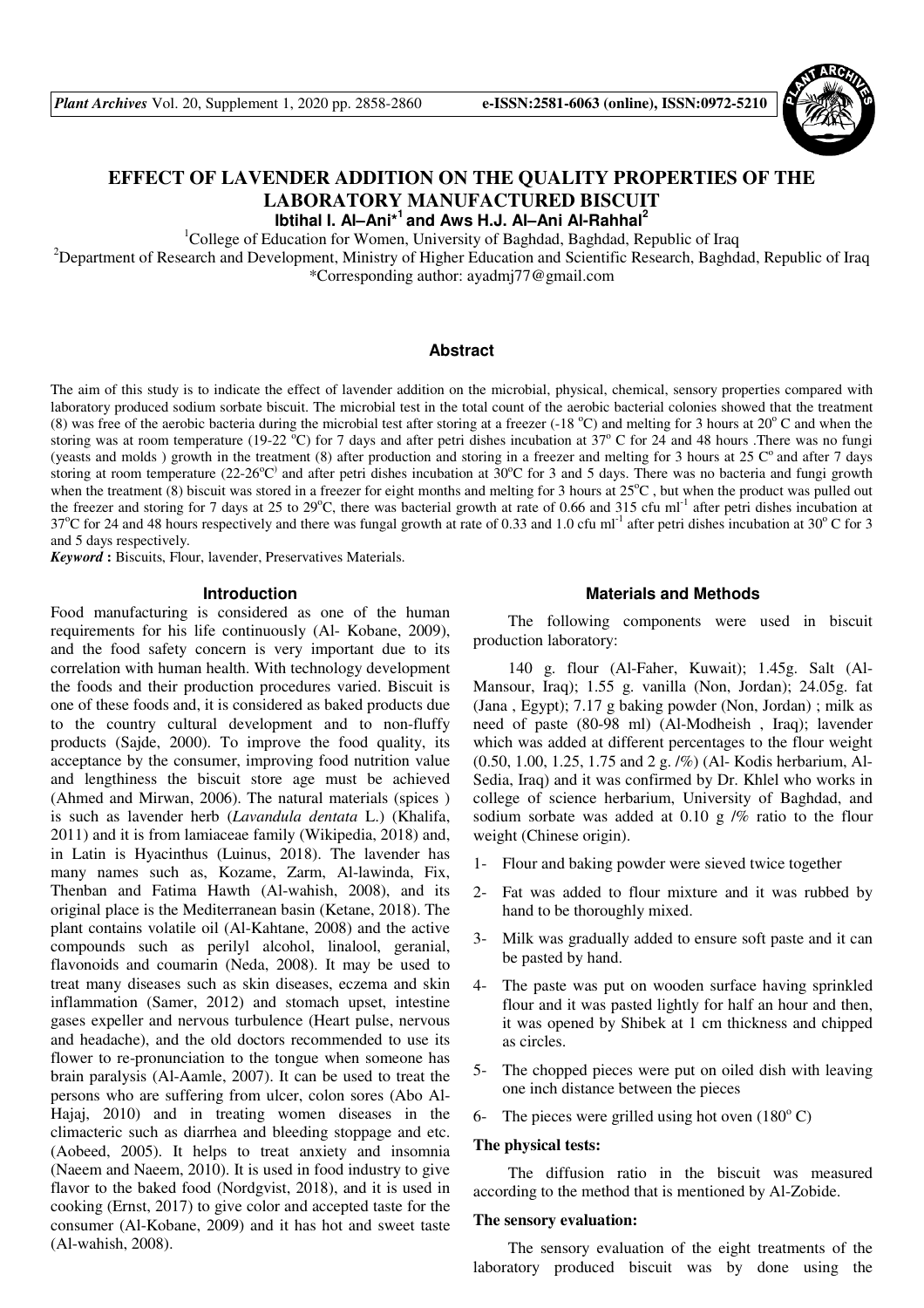questionnaire which is certified by food and nutrition department of the University of Texas state (USA). The evaluators are working at home economic and the measured properties were appearance, texture, softness, flavor, laminar, color and the general acceptance in order to recognize the best product.

#### **The chemical tests:**

Moisture, dry materials and protein were determined using the method mentioned by AOAC (1992). Fat were determined using the method mentioned by Wette (2003). Fibers, ash and carbohydrates were determined using the method mentioned by Al-Dilale and Al-Hakem (1987) and the heat calories were estimated by the method mentioned by Al-Eebade *et al.* (2001), with an average of two readings. pH value was determined using the method mentioned by CTM (2014), and total acidity by the method mentioned by Al-Dilale and Al-Hakem (1987) for five days and using three replicates. The mineral calcium, Iron and phosphorus were determined according to AOAC (1992).

| Arithmetic mean $\pm$<br>Standard error./<br>cfu /ml x $10^1$<br>(units cell bacterial)<br>24 hour<br>48 hour |                   | Treatments<br>add gm $/$ %           |  |  |  |
|---------------------------------------------------------------------------------------------------------------|-------------------|--------------------------------------|--|--|--|
| $3.33 \pm 0.06$ b                                                                                             | $0.00 \pm 0.00$ c | $1(100$ flour+0.00 lavender seed)    |  |  |  |
|                                                                                                               |                   | control                              |  |  |  |
| $3.33 \pm 0.01$ c                                                                                             | $0.00 \pm 0.00$ c | $2(100$ flour + 0.10 sodium sorbet)  |  |  |  |
| $0.33 \pm 0.01$ c                                                                                             | $0.00 \pm 0.00$ c | $3(100$ flour + 0.50 lavender seed)  |  |  |  |
| $3.00 \pm 0.08$ b                                                                                             | $0.00 \pm 0.00$ c | $4(100$ flour $+1.00$ lavender seed) |  |  |  |
| $3.33 \pm 0.11 b$                                                                                             | $3.33 \pm 0.06$ c | $5(100$ flour $+1.25$ lavender seed) |  |  |  |
| $8.33 \pm 0.52$ a                                                                                             | $8.33 \pm 0.25$ a | $6(100$ flour + 1.50 lavender seed)  |  |  |  |
| $1.00 \pm 0.04$                                                                                               | $0.33 \pm 0.01$ c | $7(100$ flour $+1.75$ lavender seed) |  |  |  |
| $0.00 \pm 0.00 b$                                                                                             | $0.00 \pm 0.00$ c | $8(100$ flour $+ 2.00$ lavender seed |  |  |  |
| $2.166*$                                                                                                      | $2.073*$          | LSD                                  |  |  |  |
| $*P<0.05$                                                                                                     |                   |                                      |  |  |  |

\*The above table represent the arithmetic mean ± Standard error.

Table (2) shows the aerobic bacteria numbers after test of the stored sample in freezer and then storing them at room temperature (19-20 $\degree$  C) for 7 days. There was no bacterial growth in the 1, 2, 3, 4, 5, 6 and 8 treatments.

**Table 2 :** The total number of bacteria growth after 24 and 48 hours of incubation and freezing at  $(-18<sup>o</sup> C)$  and store at room temperature  $(19-22^{\circ} \text{ C})$  for 7 days.

| Arithmetic mean $\pm$<br>Standard error./<br>cfu /ml x $101$<br>(units cell bacterial) |                   | Treatments<br>add gm $/$ %           |  |  |  |
|----------------------------------------------------------------------------------------|-------------------|--------------------------------------|--|--|--|
| 48 hour                                                                                | 24 hour           |                                      |  |  |  |
| $0.00 \pm 0.00 a$                                                                      | $0.00 \pm 0.00 a$ | $1(100$ flour+0.00 lavender seed)    |  |  |  |
|                                                                                        |                   | control                              |  |  |  |
| $0.00 \pm 0.00 a$                                                                      | $0.00 \pm 0.00 a$ | $2(100$ flour + 0.10 sodium sorbet)  |  |  |  |
| $0.00 \pm 0.00 a$                                                                      | $0.00 \pm 0.00 a$ | $3(100$ flour + 0.50 lavender seed)  |  |  |  |
| $1.00 \pm 0.04$                                                                        | $0.00 \pm 0.00 a$ | $4(100$ flour $+1.00$ lavender seed) |  |  |  |
| $0.00 \pm 0.00 a$                                                                      | $0.00 \pm 0.00 a$ | $5(100$ flour $+1.25$ lavender seed) |  |  |  |
| $0.33 \pm 0.01$ a                                                                      | $0.00 \pm 0.00 a$ | $6(100$ flour + 1.50 lavender seed)  |  |  |  |
| $0.66 \pm 0.01$ a                                                                      | $3.33 \pm 0.06$ a | $7(100$ flour $+1.75$ lavender seed) |  |  |  |
| $0.00 \pm 0.00 a$                                                                      | $0.00 \pm 0.00 a$ | $8(100$ flour $+ 2.00$ lavender seed |  |  |  |
| 1.822 NS                                                                               | 1.459B NS         | LSD                                  |  |  |  |
| NS : non - Significant.                                                                |                   |                                      |  |  |  |

\*The figures above represent the arithmetic mean ± Standard error.

**Table 3:** Fungi numbers count after 3 and 5 days incubation , freezing at  $(-18^{\circ}\text{C})$  and store for 7 days at room temperature  $(22-26^{\circ} \text{C}).$ 

| Arithmetic mean $\pm$<br>cfu/ml x $101$                                                     | Standard error./<br>(units cell bacterial) | <b>Treatments</b><br>add gm $/$ %    |  |  |  |
|---------------------------------------------------------------------------------------------|--------------------------------------------|--------------------------------------|--|--|--|
| 48 hour                                                                                     | 24 hour                                    |                                      |  |  |  |
| $0.00 \pm 0.00 a$                                                                           | $0.00 \pm 0.00 a$                          | $1(100$ flour+0.00 lavender seed)    |  |  |  |
|                                                                                             |                                            | control                              |  |  |  |
| $0.33 \pm 0.01$ a                                                                           | $0.33 \pm 0.01$ a                          | $2(100$ flour + 0.10 sodium sorbet)  |  |  |  |
| $0.00 \pm 0.00 a$                                                                           | $0.00 \pm 0.00 a$                          | $3(100$ flour + 0.50 lavender seed)  |  |  |  |
| $0.33 \pm 0.01$ a                                                                           | $0.33 \pm 0.01$ a                          | $4(100$ flour $+1.00$ lavender seed) |  |  |  |
| $0.00 \pm 0.00 a$                                                                           | $0.00 \pm 0.00 a$                          | $5(100$ flour $+1.25$ lavender seed) |  |  |  |
| $0.00 \pm 0.00 a$                                                                           | $0.00 \pm 0.00 a$                          | $6(100$ flour + 1.50 lavender seed)  |  |  |  |
| $0.00 \pm 0.00 a$                                                                           | $0.00 \pm 0.00 a$                          | $7(100$ flour $+1.75$ lavender seed) |  |  |  |
| $0.00 \pm 0.00 a$                                                                           | $0.00 \pm 0.00 a$                          | $8(100$ flour $+ 2.00$ lavender seed |  |  |  |
| 0.333NS                                                                                     | 0.333NS                                    | LSD                                  |  |  |  |
| NS : non - Significant.<br>*The figures above represent the orithmetic mean 1 Standard even |                                            |                                      |  |  |  |

\*The figures above represent the arithmetic mean ± Standard error.

The bacteria and fungi did not appear after biscuit store (treatment 8) in freezer for 8 months and melting for 3 hours at  $25^{\circ}$  C, but after pulling it out from the freezer and store it for 7 days at  $25-29$ ° C, the bacteria appeared at numbers reached  $0.66$  and 315 cfu ml<sup>-1</sup> (average of triplicate) in the first dilution after petri dishes incubation at  $37^{\circ}$  C for 24 and 48 hours respectively and the fungi numbers were 0.33 and 1.0 cfu  $ml^{-1}$  (average of replicate) after petri dishes incubation for 3 and 5 days respectively.

**Table 4 :** Calculation of diffusion ratio in biscuit.

| arithmetic mean       | <b>Treatments</b>                            |
|-----------------------|----------------------------------------------|
| $\pm$ Standard error. |                                              |
| diffusion ratio       | add gm $/$ %                                 |
| $2.47 \pm 0.08$ a     | $1(100$ flour $+0.00$ lavender seed) control |
| $0.84 \pm 0.02$ b     | $2(100$ flour + 0.10 sodium sorbet)          |
| $1.03 \pm 0.02 b$     | $3(100$ flour + 0.50 lavender seed)          |
| $0.96 \pm 0.05$ b     | $4(100$ flour $+1.00$ lavender seed)         |
| $0.94 \pm 0.07$ b     | $5(100$ flour + 1.25 lavender seed)          |
| $0.87 \pm 0.05$ b     | $6(100$ flour + 1.50 lavender seed)          |
| $0.99 \pm 0.10 b$     | $7(100$ flour + 1.75 lavender seed)          |
| $1.04 \pm 0.06$ b     | $8(100$ flour $+ 2.00$ lavender seed)        |
| $1.274*$              | LSD                                          |
|                       |                                              |

\*The figures above represent the arithmetic mean ± Standard error.

**Table 5 :** The chemical components according to dry weight /  $%$  of treatment (8) (100g. flour + 2 g. /% lavender.

| $\frac{0}{0}$ | Compound |
|---------------|----------|
| 26.4          | Moister  |
| 18.2          | Ahs      |
| 14.16         | Fat      |
| 25.6          | Fiber    |
| 05.13         | protein  |

\*The figures above represent the arithmetic mean

**Table 6 :** The dry matter, carbohydrate and heat calories according to the dry weight  $/$  % in the treatment (8) (100 g. flour + 2  $g$ /% lavender).

|       | Compound     |
|-------|--------------|
| 74.95 | Dry mater    |
| 66 18 | carbohydrate |
|       | Cal calorie  |

\*The figures above represent the arithmetic mean